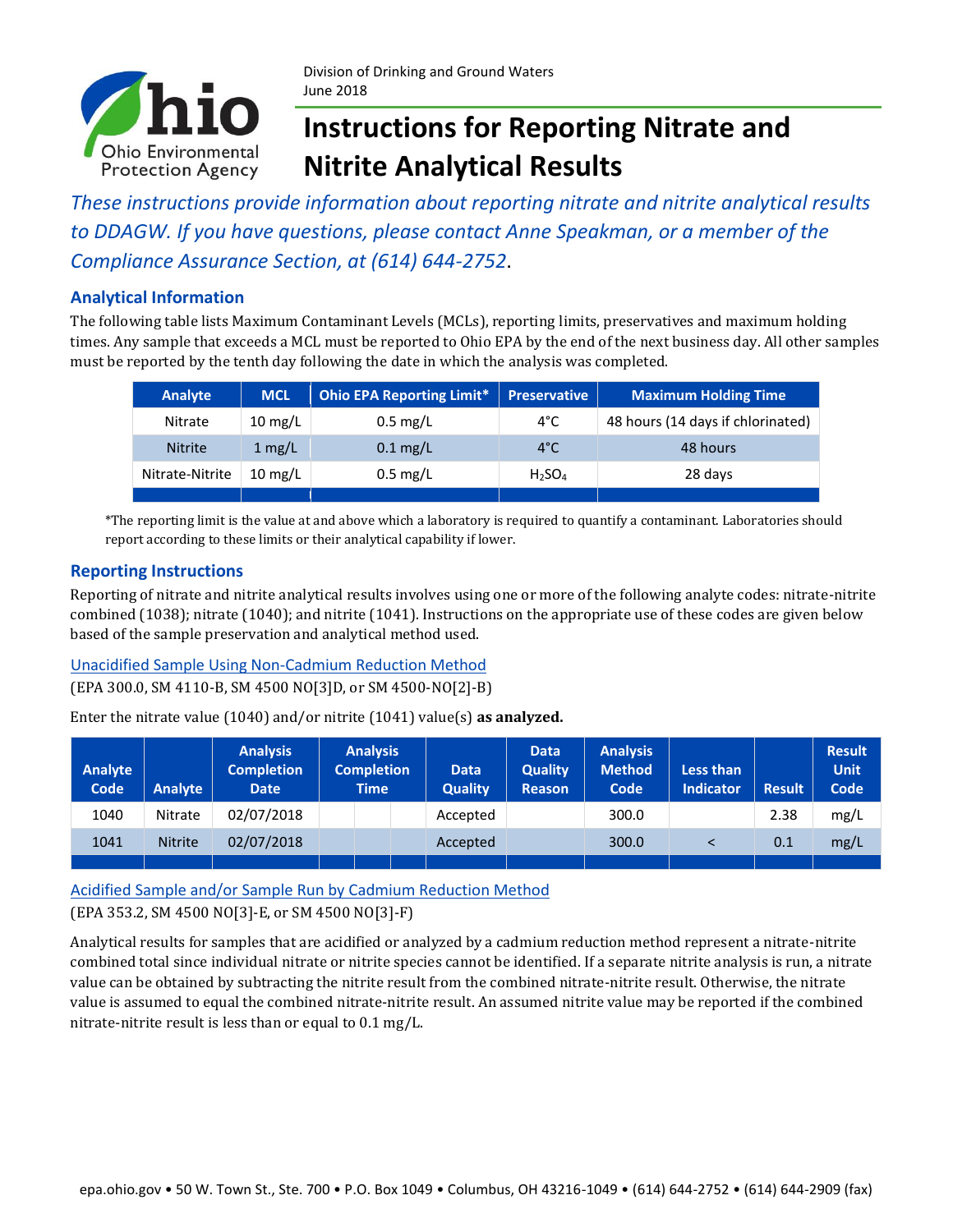# **Instructions for Reporting Nitrate and Nitrite Analytical Results**

### **If nitrite was analyzed separately:**

- 1. Enter the nitrate-nitrite combined value (1038) **as analyzed**.
- 2. Enter the value for nitrite (1041) **as analyzed**.
- 3. Enter the value for nitrate (1040) as follows:
	- a. If the nitrate-nitrite combined value (1038) is a detection, subtract the nitrite value (1041) from the nitrate-nitrite combined value and enter the difference as the value to nitrate (1040). A non-detection for nitrite counts as zero.

| <b>Analyte</b><br>Code | <b>Analyte</b>      | <b>Analysis</b><br><b>Completion</b><br><b>Date</b> | <b>Analysis</b><br><b>Completion</b><br><b>Time</b> | <b>Data</b><br><b>Quality</b> | <b>Data</b><br><b>Quality</b><br><b>Reason</b> | <b>Analysis</b><br><b>Method</b><br>Code | <b>Less than</b><br>Indicator | <b>Result</b> | <b>Result</b><br><b>Unit</b><br>Code |
|------------------------|---------------------|-----------------------------------------------------|-----------------------------------------------------|-------------------------------|------------------------------------------------|------------------------------------------|-------------------------------|---------------|--------------------------------------|
| 1038                   | Nitrate-<br>Nitrite | 02/07/2018                                          |                                                     | Accepted                      |                                                | 353.2                                    |                               | 1.68          | mg/L                                 |
| 1040                   | <b>Nitrate</b>      | 02/07/2018                                          |                                                     | Accepted                      |                                                | 353.2                                    |                               | 1.53          | mg/L                                 |
| 1041                   | <b>Nitrite</b>      | 02/07/2018                                          |                                                     | Accepted                      |                                                | 353.2                                    |                               | 0.15          | mg/L                                 |
|                        |                     |                                                     |                                                     |                               |                                                |                                          |                               |               |                                      |

b. If the nitrate-nitrite combined value (1038) is a non-detection, enter this result as the value for nitrate (1040)

| <b>Analyte</b><br>Code | <b>Analyte</b>      | <b>Analysis</b><br><b>Completion</b><br><b>Date</b> | <b>Analysis</b><br><b>Completion</b><br><b>Time</b> | <b>Data</b><br><b>Quality</b> | <b>Data</b><br><b>Quality</b><br><b>Reason</b> | <b>Analysis</b><br><b>Method</b><br>Code | <b>Less than</b><br>Indicator | <b>Result</b> | <b>Result</b><br><b>Unit</b><br>Code |
|------------------------|---------------------|-----------------------------------------------------|-----------------------------------------------------|-------------------------------|------------------------------------------------|------------------------------------------|-------------------------------|---------------|--------------------------------------|
| 1038                   | Nitrate-<br>Nitrite | 02/07/2018                                          |                                                     | Accepted                      |                                                | 353.2                                    | <                             | 0.5           | mg/L                                 |
| 1040                   | <b>Nitrate</b>      | 02/07/2018                                          |                                                     | Accepted                      |                                                | 353.2                                    |                               | 0.5           | mg/L                                 |
| 1041                   | <b>Nitrite</b>      | 02/07/2018                                          |                                                     | Accepted                      |                                                | 353.2                                    |                               | 0.02          | mg/L                                 |
|                        |                     |                                                     |                                                     |                               |                                                |                                          |                               |               |                                      |

### **If nitrite was not analyzed separately:**

- 1. Enter the nitrate-nitrite combined value (1038) **as analyzed**.
- 2. Enter the nitrate-nitrite combined result as the value for nitrate (1040).
- 3. An assumed nitrite value (1041) may be entered depending on the nitrate-nitrite result as follows:
	- a. If the nitrate-nitrite value (1038) is a non-detection less than or equal to 0.1 mg/L, enter this result as the value for nitrite (1041).

| <b>Analyte</b><br>Code | <b>Analyte</b>      | <b>Analysis</b><br><b>Completion</b><br><b>Date</b> | <b>Analysis</b><br><b>Completion</b><br><b>Time</b> | <b>Data</b><br><b>Quality</b> | <b>Data</b><br><b>Quality</b><br><b>Reason</b> | <b>Analysis</b><br><b>Method</b><br>Code | <b>Less than</b><br>Indicator | <b>Result</b> | <b>Result</b><br><b>Unit</b><br><b>Code</b> |
|------------------------|---------------------|-----------------------------------------------------|-----------------------------------------------------|-------------------------------|------------------------------------------------|------------------------------------------|-------------------------------|---------------|---------------------------------------------|
| 1038                   | Nitrate-<br>Nitrite | 02/07/2018                                          |                                                     | Accepted                      |                                                | 353.2                                    |                               | 0.1           | mg/L                                        |
| 1040                   | <b>Nitrate</b>      | 02/07/2018                                          |                                                     | Accepted                      |                                                | 353.2                                    |                               | 0.1           | mg/L                                        |
| 1041                   | <b>Nitrite</b>      | 02/07/2018                                          |                                                     | Accepted                      |                                                | 353.2                                    |                               | 0.1           | mg/L                                        |
|                        |                     |                                                     |                                                     |                               |                                                |                                          |                               |               |                                             |